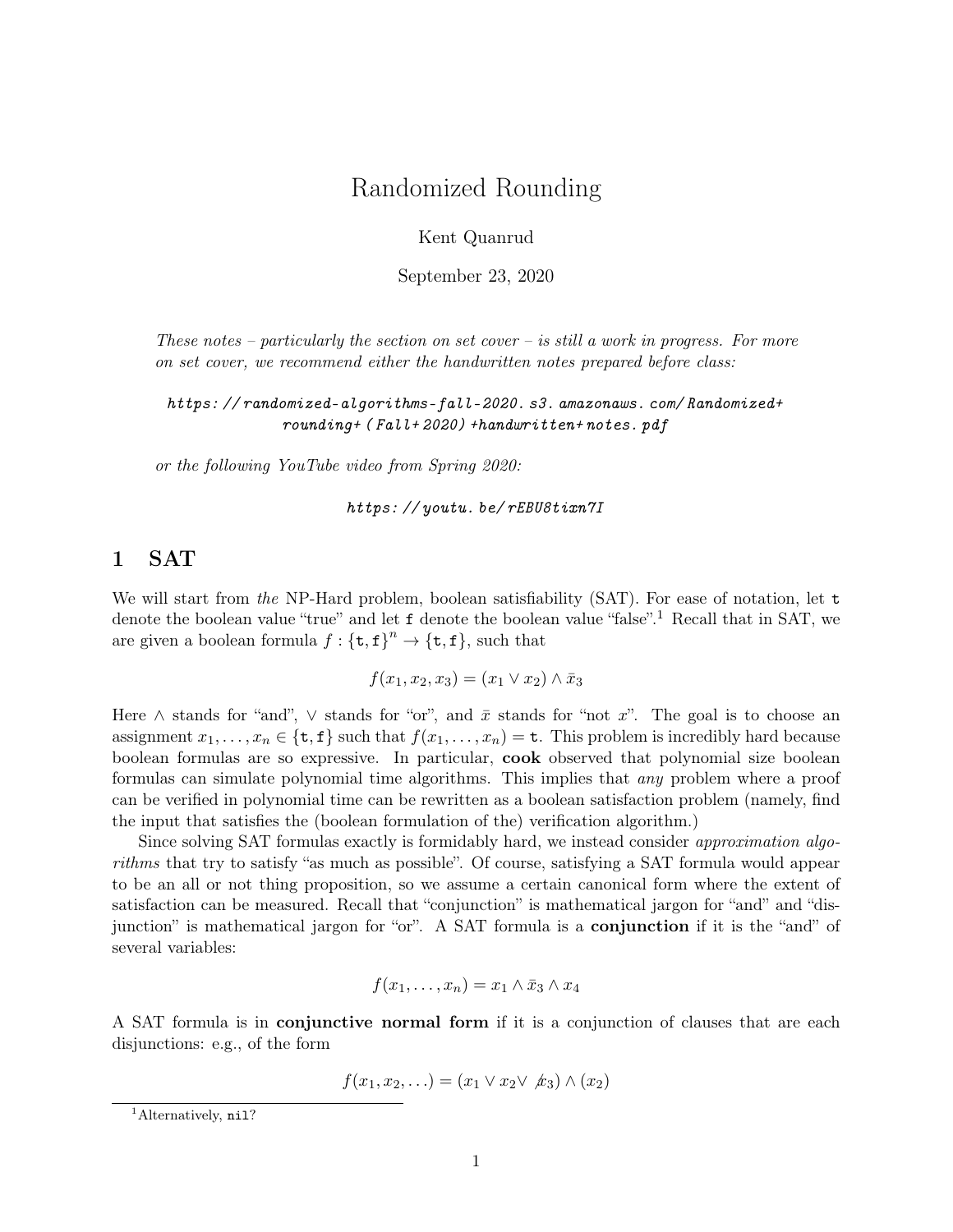We note that any boolean formula can be converted to be a CNF. Each disjuntion (i.e., each paranthesized "or") is called a **clause**. Given a boolean formula  $f$  in CNF, we can consider the quantifiable problem of trying to satisfy as many of the disjunctions as possible. It is of course also NP-Hard, since satisfying as many clauses as possible will in particular satisfy the entire formula if possible. But we can also talk about approximation algorithms that provably satisfy almost as many clauses as possible, where "almost" is quantified precisely as a fraction of the maximum possible.

Given a CNF formula f, let OPT refer to the maximum number of that is satisfied. An assignment  $x_1, \ldots, x_n \in \{\texttt{t}, \texttt{f}\}\$ is an  $\alpha$ -approximation if  $f(x_1, \ldots, x_n)$  satisfies at least  $\alpha$  OPT clauses. Our goal is to design and analyze an algorithm that guarantees an  $\alpha$ -approximate solution, for  $\alpha$  as large as possible. It is NP-Hard to design an algorithm with  $\alpha = 1$ . However, for any value  $\alpha < 1$ , it is not necessarily NP-Hard to get an  $\alpha$ -approximation.

We first consider the subclass of **3-SAT** formulas, which are boolean formulas in CNF that have exactly 3 variables per clause. (More generally, a  $k$ -SAT formula is a formula in CNF where each clause has exactly  $k$  clauses in it.) It is well known that 3-SAT is NP-Hard, but 2-SAT is actually polynomial time solvable.

We challenge the reader to try to think of an approximation algorithm for 3-SAT.

(Hint: you're probably overthinking it.)

#### 1.1 An approximation algorithm for 3-SAT

Consider the following oblivious, randomized algorithm.

For each variable  $x_i$ , assign  $x_i = t$  with probability  $1/2$ , or else  $x_i = f$  (with remaining probability 1/2).

Theorem 1. Given a k-SAT formula, The oblivious rounding algorithm described above satisfies  $(1-2^{-k})$ -fraction of clauses in expectation.

Remarkably, the above algorithm is best possible for 3-SAT. This is an implication of an extremely efficient probabilistically checkable proof in a seminal result by Håstad [\[1\]](#page-5-0). Probabilistically checkable proofs are proofs where the verifier randomly samples only a few bits from the proof.

**Theorem 2** (Håstad [\[1\]](#page-5-0)). For any fixed  $\epsilon > 0$ , it is NP-Hard to get a  $(7/8 + \epsilon)$ -approximation to 3-SAT.

We plan to return to probabilistically checkable proofs later. For the moment, Håstad [\[1\]](#page-5-0)'s result is just a glimpse in to the profound implications of randomization in complexity theory.

Obviously, this algorithm works not just for  $3$ -SAT. The general approximation factor for  $k$ -SAT is  $1 - 1/2^k$ .

| k              | oblivious APX |
|----------------|---------------|
| 1              | 1/2           |
| $\overline{2}$ | 3/4           |
| 3              | 7/8           |
| 4              | 15/16         |
| 5              | 31/32         |
| $\ddot{\cdot}$ |               |
| k              | $1 - 1/2^k$   |
|                |               |

Of the above, we point out that the first row  $-k = 1 -$  is rather embarassing. The reader should pause to think of an optimal algorithm for  $k = 1$ .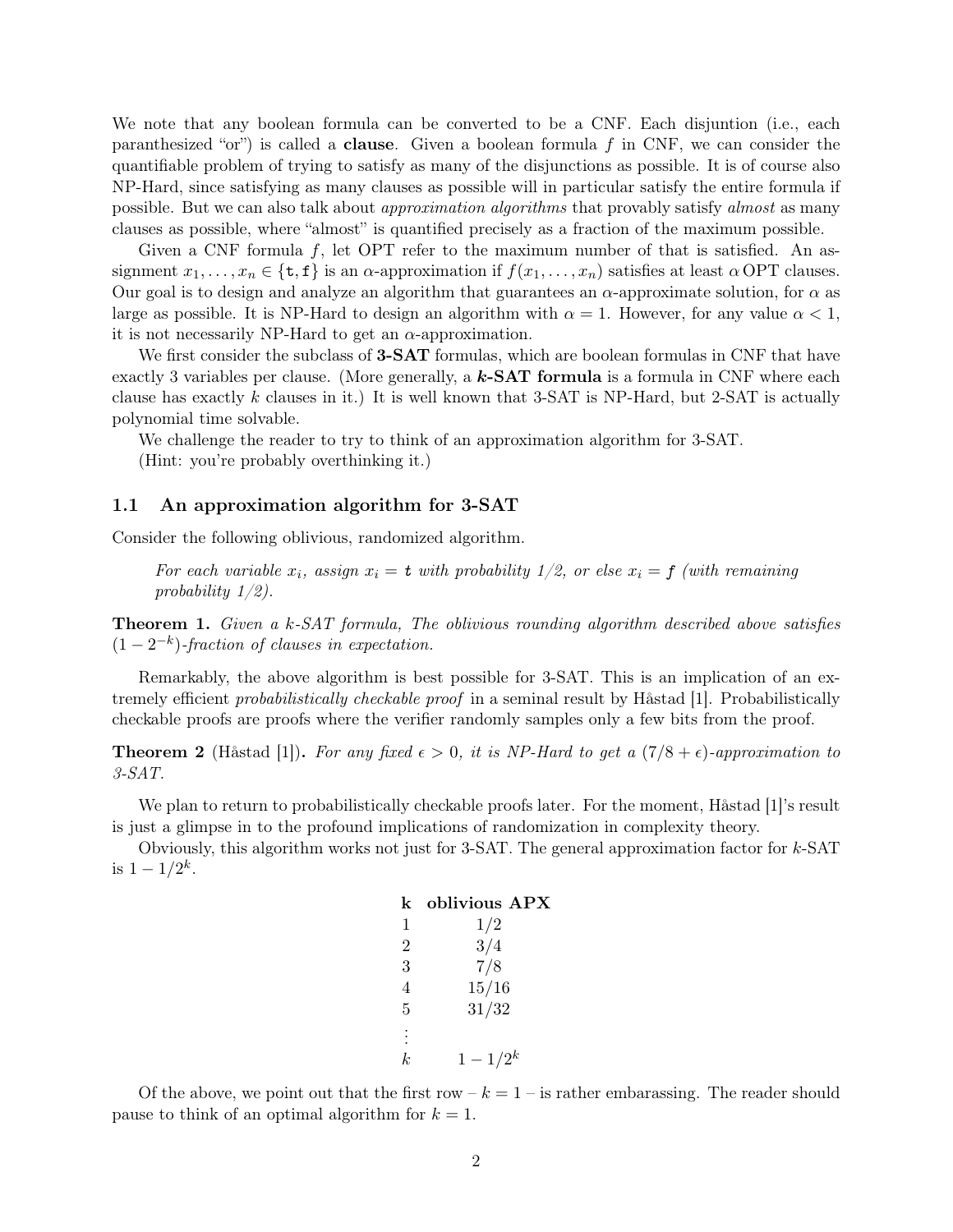Seemingly one can adjust the algorithm to handle 1-SAT formulas differently. But 1-SAT points to a more general problem - general SAT formulas in CNF, with varying variables in the number of clauses. Given a general SAT formula in CNF, one can still apply the oblivious algorithm of flipping a coin for every variable. If every clause has  $at$  least  $k$  variables, then we obtain a  $1 - 1/2<sup>k</sup>$  approximation ratio. But the presence of even some one variable clauses leaves us with an approximation ratio of only 1/2.

#### 1.2 A continuous approach

- 1. For  $i = 1, \ldots, m$ , each  $z_i$  indicates whether  $(z_i = 1)$  we satisfy the *i*th clauses or not  $(z_i = 0)$ .
- 2. For  $j = 1, ..., n$ , each  $y_j$  indicates whether  $(y_j = 1)$  we set  $y_j$  to be true or not  $(y_j = 0)$ .

maximize 
$$
\sum_{i=1}^{m} z_i \text{ over } y_1, \dots, y_n, z_1, \dots, y_m \in \mathbb{R}
$$
  
s.t. 
$$
\sum_{j:x_j \in C_i} y_j + \sum_{j:\bar{x}_j \in C_i} (1 - y_j) \ge z_i \text{ for all clauses } C_i
$$

$$
0 \le z_i \le 1 \text{ for all } i = 1, \dots, m
$$

$$
0 \le y_j \le 1 \text{ for all } j = 1, \dots, n
$$

**Lemma 3.** The probability that a clause  $C_i$  is satisfied is  $\geq (1 - 1/e)z_i$ .

$$
P[C_i \text{ not satisfied}] = \prod_{j:x_j \in C_i} P[x_j = f] \prod_{j:\bar{x}_j \in C_i} P[x_j = t] = \prod_{j:x_j \in C_i} (1 - y_j) \prod_{j:\bar{x}_j \in C_i} y_j
$$
  

$$
\stackrel{(a)}{\leq} e^{-\left(\sum_{j:x_j \in C_i} y_j + \sum_{j:\bar{x}_j \in C_i} (1 - y_j)\right)}
$$
  

$$
\leq e^{-z_i} \stackrel{(b)}{\leq} (1 - z_i) \cdot e^0 + (z_i) \cdot e^{-1}
$$
  

$$
= 1 - (1 - 1/e)x_i.
$$

(a) is by the inequality  $1 + x \le e^x$ . (b) is because  $e^x$  is convex. By linearity expectation, we expect to satisfy a  $(1 - 1/e)$ -fraction of clauses.

**Lemma 4.** Randomized rounding the above LP gives a  $(1 - 1/e)$ -approximation to SAT.

Note that this bound is only interesting when there are clauses with one or two variables; otherwise the oblivious rounding is still better.

#### 1.3 The best of both worlds

Let's start with a simple observation about the LP rounding scheme.

**Observation 5.** If  $|C_i| = 1$ , then  $C_i$  is satisfied with probability  $z_i$ .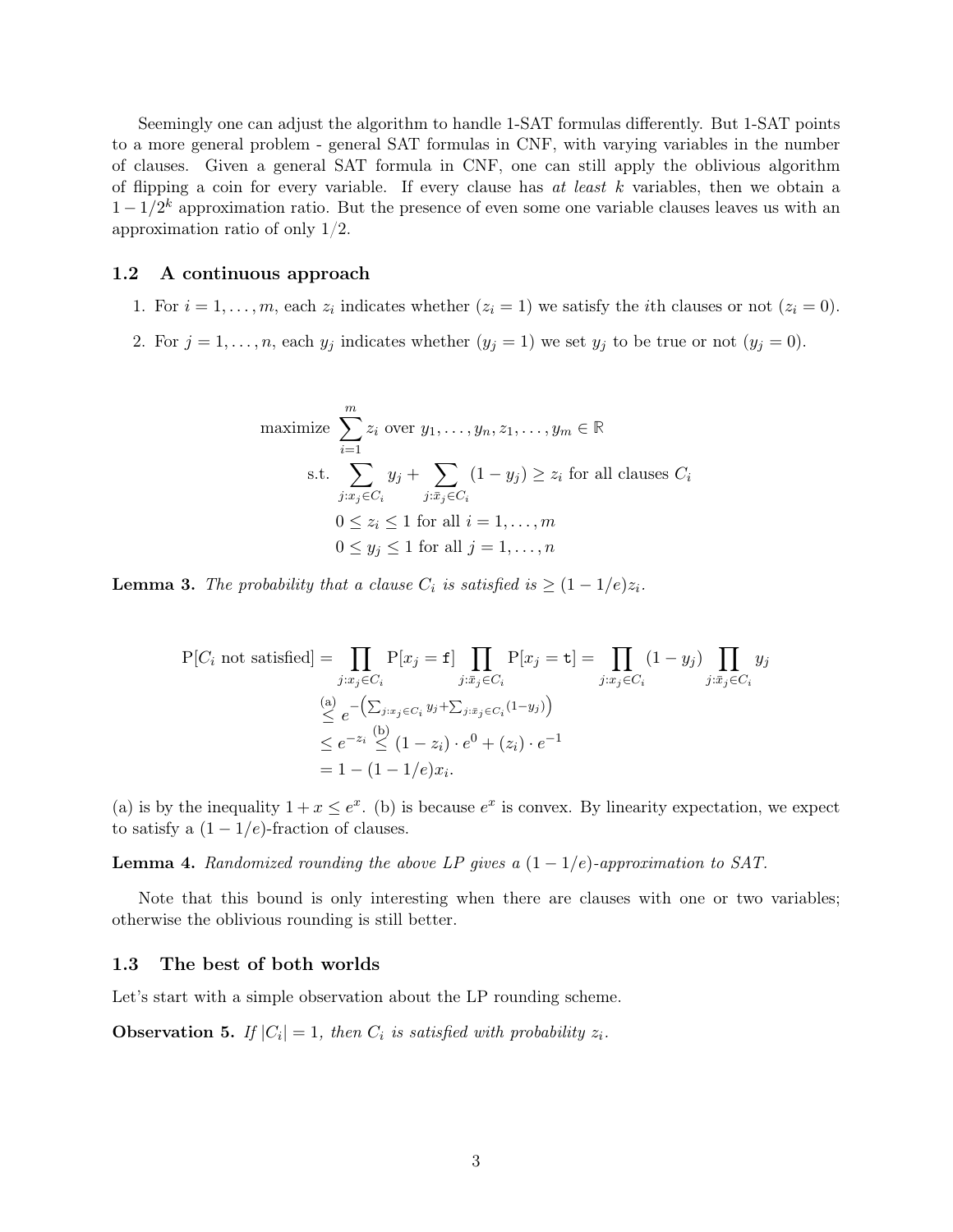| k        | oblivious   | LP           | average          |
|----------|-------------|--------------|------------------|
| 1        | 1/2         | $z_i$        | $\geq 3/4z_i$    |
| 2        | 3/4         | $(1-1/e)z_i$ | $\geq .691z_i$   |
| 3        | 7/8         | $(1-1/e)z_i$ | $\geq 3/4$       |
| 4        | 15/16       | $(1-1/e)z_i$ | $\geq 3/4$       |
| 5        | 31/32       | $(1-1/e)z_i$ | $\geq 3/4$       |
| $\vdots$ |             |              |                  |
| k,       | $1 - 1/2^k$ | $(1-1/e)z_i$ | $\geq (3/4)z_i.$ |

**Lemma 6.** The hybrid algorithm obtains an approximation ratio of  $\frac{7-4/e}{8} \geq .691$ .

Refined analysis for  $k = 2$ .

**Observation 7.** If  $|C_i| = 1$ , then  $C_i$  is satisfied with probability  $z_i$ .

**Lemma 8.** If  $|C_i = 2|$ , then  $C_i$  is satisfied with probability  $\geq 3z_i/4$ .

*Proof.* Suppose for simplicity that  $C_i = x_1 \vee x_2$ . (It will be obvious how to generalize the analysis to other pairs of variables.) We have

$$
P[C_i \text{ not satisfied}] = (1 - y_1)(1 - y_2) \stackrel{\text{(a)}}{\leq} \left(\frac{(1 - y_1) + (1 - y_2)}{2}\right)^2
$$
  

$$
\leq \left(1 - \frac{z_j}{2}\right)^2 \stackrel{\text{(b)}}{\leq} (1 - z_j) \left(1 - \frac{0}{2}\right)^2 + z_j \left(1 - \frac{1}{2}\right)^2
$$
  

$$
= 1 - z_j + \frac{z_j}{4} = 1 - \frac{3}{4}z_j.
$$

(a) is by AM-GM. (b) is by convexity of  $f(x) = \left(1 - \frac{x}{2}\right)$  $(\frac{x}{2})^2$ .

| k        | oblivious   | LP                          | average         |
|----------|-------------|-----------------------------|-----------------|
| 1        | 1/2         | $z_i$                       | $\geq (3/4)z_i$ |
| 2        | 3/4         | $(3/4)z_i$                  | $\geq (3/4)z_i$ |
| 3        | 7/8         | $(1-1/e)z_i$                | $\geq (3/4)z_i$ |
| 4        | 15/16       | $(1-1/e)z_i$                | $\geq (3/4)z_i$ |
| 5        | 31/32       | $(1-1/e)z_i$                | $\geq (3/4)z_i$ |
| $\vdots$ |             |                             |                 |
| k,       | $1 - 1/2^k$ | $(1-1/e)z_i \geq (3/4)z_i.$ |                 |

**Theorem 9.** The hybrid algorithm obtains an approximation ratio of  $\geq 3/4$ .

## 2 Set cover

In set cover, we are given m points  $[m] = \{1, \ldots, m\}$ , and n sets  $S_1, \ldots, S_n \subseteq [m]$ . The goal is to

find the minimum number of sets  $S_{i_1}, \ldots, S_{i_k}$  such that  $S_{i_1} \cup \cdots \cup S_{i_k} = [m]$ .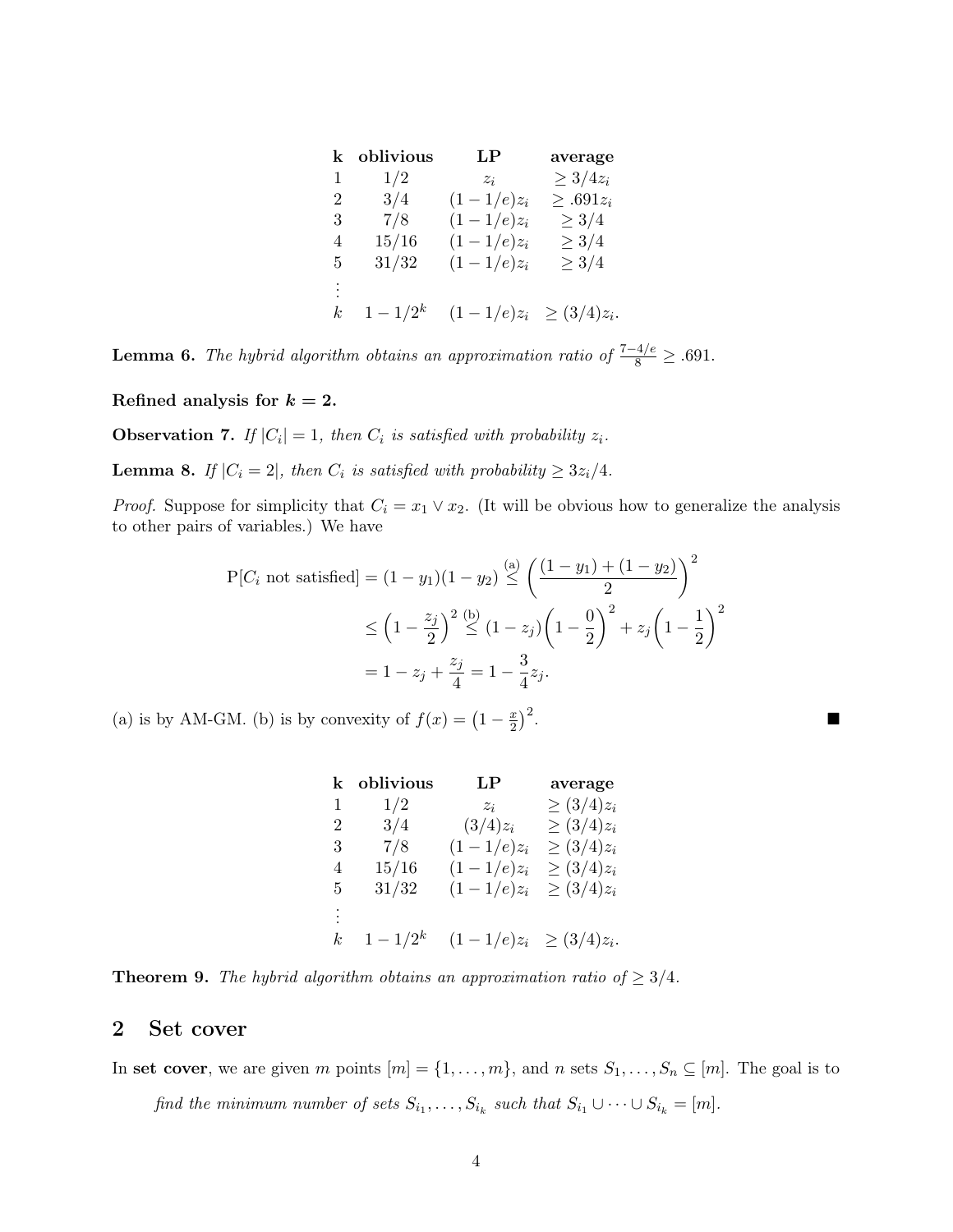

Some natural extensions including adding costs for sets, pointwise-demands that require points to be covered be multiple sets, and generally coefficients  $A_{ij} \in [0,1]$  that say that set  $S_i$  gives  $A_{ij}$ fractional units of coverage to point j.

Set Cover was one of the original NP-Complete problems in Karp's seminal "Reducibility among combinatorial problems." A reduction from set cover to SAT is sketched out in Figure ??.

minimize 
$$
\sum_{j=1}^{n} x_j
$$
 over  $z \in \mathbb{R}^n_{\geq 0}$  s.t.  $\sum_{S_j \ni i} x_j \geq 1$  for all  $i \in [m]$ .

Until I finish, I recommend the handwritten notes at [https: // randomized-algorithms-fall-2020. s3. amazonaws. com/ Randomized+ rounding+](https://randomized-algorithms-fall-2020.s3.amazonaws.com/Randomized+rounding+(Fall+2020)+handwritten+notes.pdf)  $(Fall+2020)$  +handwritten+ notes. pdf.

### 3 Exercises

Exercise 1. Extend the approximation algorithm for set cover to positive costs. For each set, there is a positive cost  $c_j > 0$ . The goal is to compute the minimum cost collection of sets that covers all the points.

**Exercise 2.** Consider an instance of (weighted) set cover defined by sets  $S_1, \ldots, S_n \subseteq [m]$  and costs  $c_i > 0$  for each set  $S_i$ . The goal is to compute the minimum cost collection of sets covering  $[m]$ . We say that solving the LP and then randomly rounding gives a  $O(\log m)$  approximation. Here we consider a special case where all the sets are small and obtain a better approximation factor by a standard extension of randomized rounding called alterations.